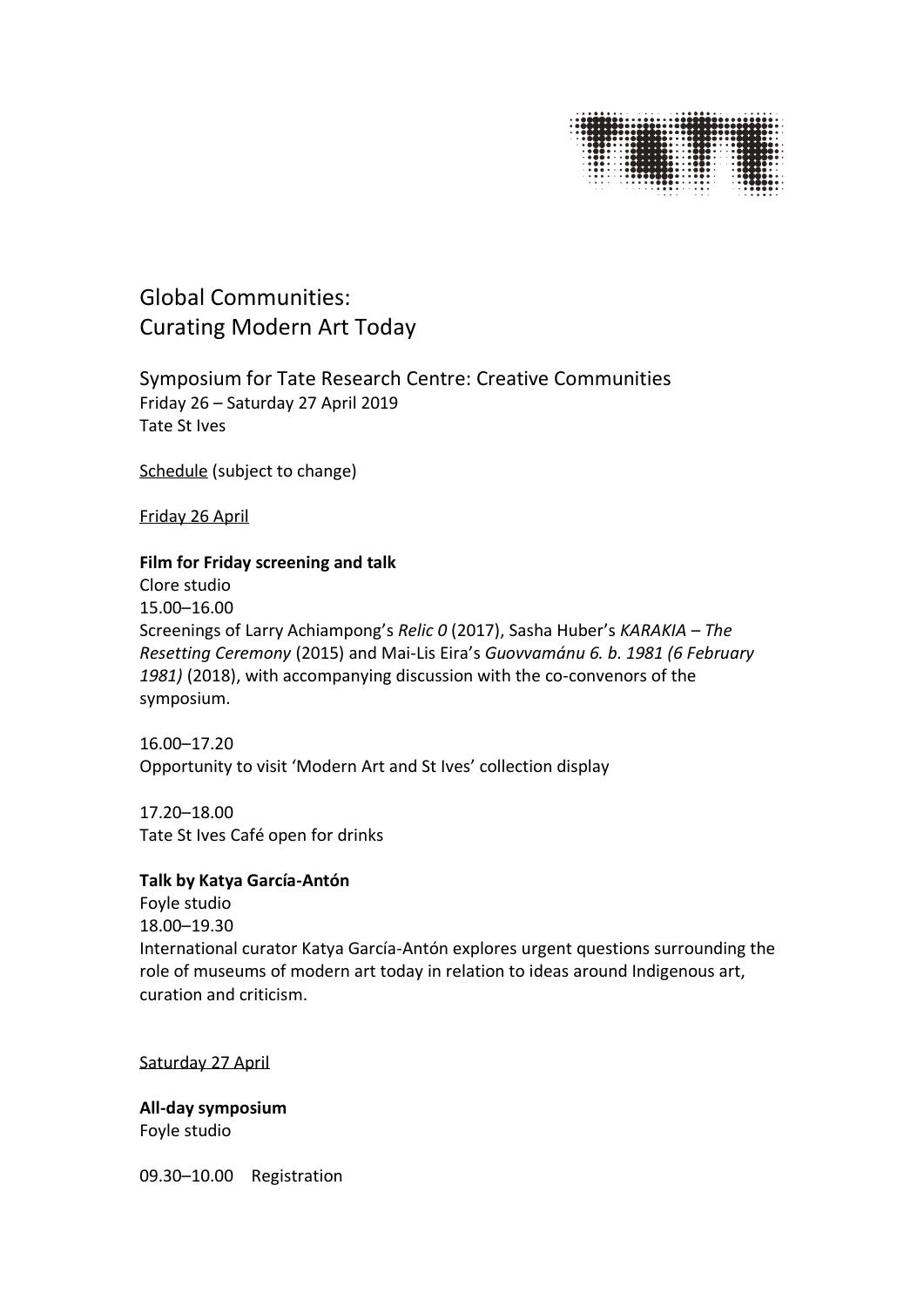### 10.00–10.10 Introduction to the day

Morning session co-convened and chaired by Nephertiti Oboshie Schandorf

| 10.10-10.25 | Within and Without: Negotiating Delicate Truces and Other Strategies<br>of Self-preservation (Artists and Institutions)<br>Nephertiti Oboshie Schandorf (curator and film producer)      |
|-------------|------------------------------------------------------------------------------------------------------------------------------------------------------------------------------------------|
| 10.25-10.40 | Reshaping Collection Narratives? How Contemporary Art<br>Commissioning Can Embody a Collecting Strategy<br>Franziska Wilmsen (PhD researcher, Loughborough University)                   |
| 10.40-11.05 | Coffee break in the Clore studio                                                                                                                                                         |
|             | 11.05-11.20 Is it Risky Showing Frisky?<br>Jonty Lees (artist and curator, Pool School Gallery, Cornwall)                                                                                |
| 11.20-11.35 | Modernism and Mondialité: Staging Modernist Cross-cultural<br>Exchange in the Contemporary Art Museum<br>Naomi Polonsky (curator and arts writer, New Hall Art Collection,<br>Cambridge) |
| 11.35-12.05 | <b>Discussion</b>                                                                                                                                                                        |
| 12.05-12.15 | Comfort break                                                                                                                                                                            |
|             | 12.15-13.00 Artist Lubaina Himid in conversation with artist Evan Ifekoya                                                                                                                |
| 13.00-14.00 | Lunch in Clore studio and opportunity to visit 'Modern Art and St Ives'<br>collection display                                                                                            |

Afternoon session co-convened and chaired by Biung Ismahasan

- 14.00–14.15 Ethno-Spatiality as Sovereignty: An Alternative Culture of Taiwanese Indigenous Curatorial Practices Biung Ismahasan (Bunun Nation curator, artist and PhD researcher, University of Essex and Taiwan Academy of Sciences, Taipei)
- 14.15–14.30 Geographic Horizons in Defining the Southeast Asia Modern Vera Mey (PhD researcher, SOAS, University of London)
- 14.30–14.55 Tea break in the Clore studio
- 14.55–15.10 A River with Standing: Indigenous Rights and Artistic Interventions Mercedes Vicente (curator, writer and researcher)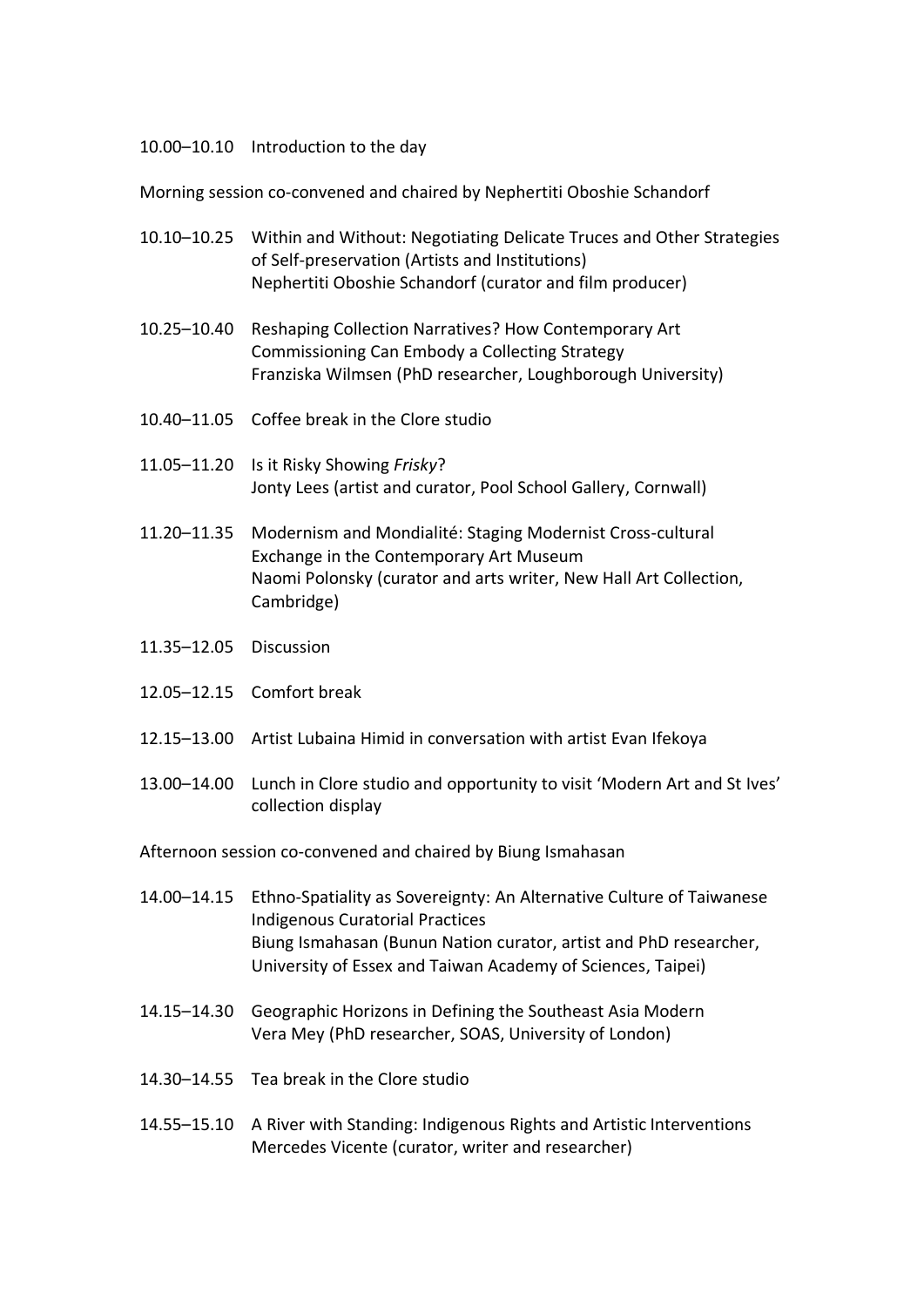- 15.10–15.25 Healing by Making Duodji as a Way of Life Liisa-Rávná Finbog (Sámi archeologist, museologist and PhD researcher, University of Oslo)
- 15.25–15.55 Discussion
- 15.55–16.05 Comfort break
- 16.05–17.00 Group discussion, introduced by Sook-Kyung Lee (Senior Curator, Hyundai Tate Research Centre: Transnational)
- 17.30–20.00 Optional trip to visit *Invisible Narratives*, with an introduction to the exhibition by Lubaina Himid, at Newlyn Art Gallery (transport provided)

Supported by The National Lottery Heritage Fund and the Wilhelmina Barns-Graham **Trust** 



With additional support in kind from the Borlase Smart John Wells Trust

#### Film programme

**Larry Achiampong,** *Relic 0* **2017**. 10:10 min, 4k video. Co-Commissioned by Southbank Centre | Hayward Gallery & Jerwood Charitable Foundation.

*Relic 0* forms part of Larry Achiampong's *Relic Traveller: Phase 1*, a multi-disciplinary project including performance, audio, moving-image and prose. Taking place across various landscapes and locations, the project builds upon a postcolonial perspective informed by technology, agency and the body, and narratives of migration. *Relic 0*, which is the prelude to the series, is a short film that moves between African and Western-based vistas and focuses on specific structures of colonialism as delivered by an anonymous narrator. The text addresses the sinister way that states of anxiety, fear and displacement are both generated and policed in postcolonial society.

Achiampong's solo and collaborative projects employ imagery, spoken word and visual archives, live performance and sound to explore ideas surrounding class, cross-cultural and post-digital identity. With works that examine his communal and personal heritage – in particular, the intersection between pop culture and the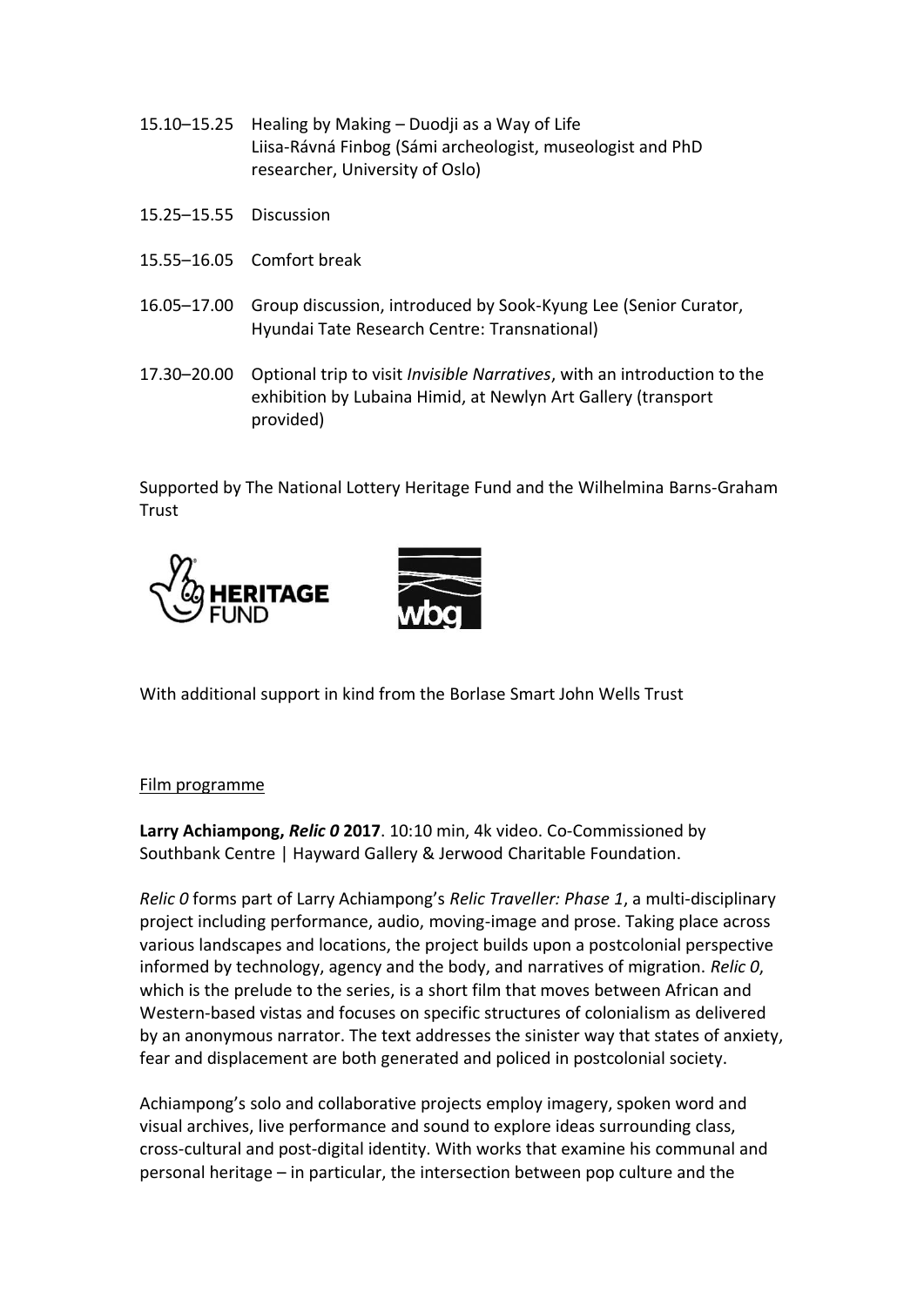postcolonial position – Achiampong digs through the vaults of history. These investigations examine constructions of 'the self' by splicing the audible and visual materials of personal and interpersonal archives, offering multiple perspectives that reveal entrenched socio-political contradictions in contemporary society.

Achiampong's recent project titled *Relic Traveller* is a multi-disciplinary, multi-site project that builds on themes of lost testimony, fallen empire and displacement by deconstructing the architectures of colonialism. The project is currently formed of a first phase involving an original score, two short films and installations, an audiovisual performance and a flag project which recently displayed atop Somerset House in London.

**Larry Achiampong** (b. 1984, UK) is a Jarman Award nominated artist (2018). He lives and works in London and has been a tutor on the Photography MA programme at the Royal College of Art since 2016.

**Sasha Huber,** *KARAKIA – The Resetting Ceremony* **2015**. 5:20 min, video. Courtesy of the artist.

Sasha Huber travels with greenstone carver Jeff Mahuika (Kāti Māhaki, Poutini Kāi Tahu) to the Agassiz Glacier, between Kā Roimata a Hine Hukatere (Franz Josef Glacier) and Te Moeka o Tuawe (Fox Glacier) at Te Waipounamu (South Island) of Aotearoa New Zealand. On location, Mr Mahuika offers a karakia blessing to symbolically un-name the glacier of its association with the influential proponent of scientific racism, Louis Agassiz (1807–1873).

**Sasha Huber** is a visual artist of Swiss-Haitian heritage, born in Zurich (Switzerland) in 1975. She lives and works in Helsinki (Finland). Huber's work is primarily concerned with the politics of memory and belonging, particularly in relation to colonial residue left in the environment. Sensitive to the subtle threads connecting history and the present, she uses and responds to archival material within a layered creative practice that encompasses video, photography, collaborations with researchers, and performance-based interventions. Huber's work took a new direction in 2007 when she joined the transatlantic committee *Demounting Louis Agassiz*, initiated by the Swiss historian and political activist Hans Fässler. This long-term project has been concerned with unearthing and redressing the little-known history and cultural legacies of the Swiss-born naturalist and glaciologist Louis Agassiz (1807–1873), an influential proponent of scientific racism who advocated for segregation and 'racial hygiene'.

**Mai-Lis Eira,** *Guovvamánu 6. b. 1981 (6 February 1981)* **2018**. 5:14 min, digital video. Courtesy of the artist. Commissioned by OCA, 2018.

Mai-Lis Eira meets inhabitants from the small town of Máze in Sápmi/Northern Norway – where Eira herself is from – who participated in the Alta Action, giving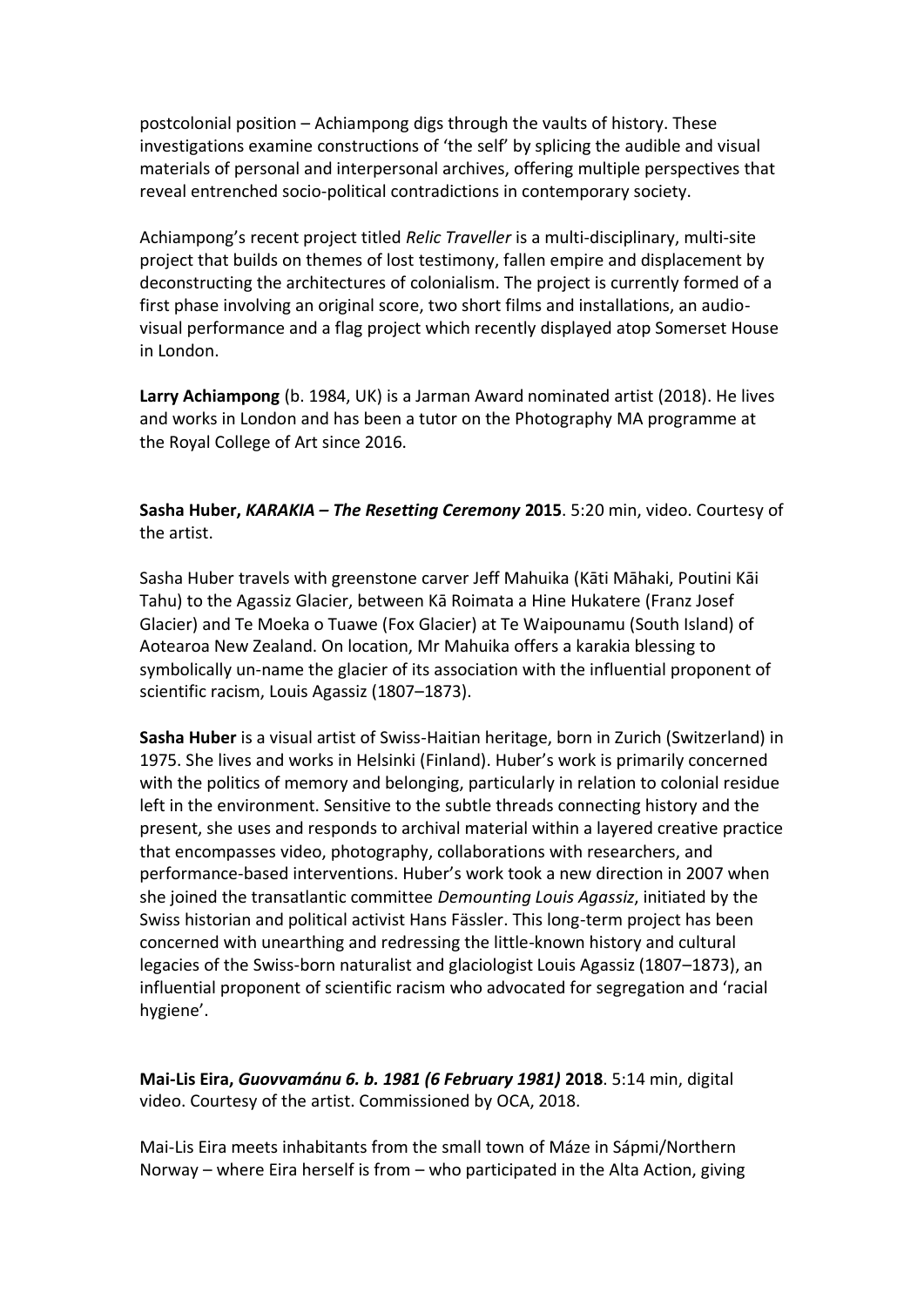central attention to the 15 women who occupied the office of Prime Minister Gro Harlem Brundtland on 6 February 1981. Together with other protest actions during this period, the occupation of the Prime Minister's office led to the establishment of the Sámi Parliament in Norway in 1989.

**Mai-Lis Eira** (b. 1991) is a Sámi film director who uses film and storytelling to problematise contemporary events from a Sámi perspective. She is involved in the *Pile O'Sápmi* project (founded by artist Máret Ánne Sara, fellow co-member of the Dáiddadállu artist collective) as director of a forthcoming film that documents the legal and artistic events around reindeer herder Jovvset Ánte Sara's court cases against the Norwegian state. She is the director of the short films *Jahki ii leat jagi viellja* (This Year is Not Last Year's Brother) and *Turistene* (The Tourists), and has produced a TV documentary for children and young adults on NRK for which she received the prize of Best Youth Programme from Northern Character in Russia.

### Symposium abstracts

# **Within and Without: Negotiating Delicate Truces and Other Strategies of Self-preservation (Artists and Institutions)**

Nephertiti Oboshie Schandorf (curator and film producer)

Observing the relationships between artists and public institutions, it appears that we are in a moment where institutions are being challenged to critically re-evaluate their roles in the historic and symbolic annihilation of 'non-traditional' artists. By looking specifically at artistic counter-publics from the Afro-Caribbean diaspora – with practices and communities that have developed within the arts institution, found the institutional framework wanting and thrived beyond institutional regard – I consider how these parties negotiate delicate truces and implement strategies of self-preservation.

The space offered by Tate St Ives is an opportunity to critique, discuss and share excerpts of works that centralise Afro-diasporic experiences within an organisation that is often both highly regarded and also mistrusted by artists of the diaspora. Alongside these excerpts will be an outline of critical points in the formation of postwar and contemporary Afro-Caribbean creative counter-publics. The focus of this outline is how these groups negotiated institutional spaces and have influenced institutional modes of engagement/communication (as expressed through exhibition-making and programming).

# **Reshaping Collection Narratives? How Contemporary Art Commissioning Can Embody a Collecting Strategy**

Franziska Wilmsen (PhD researcher, Loughborough University)

Faced with increasing competition between art institutions due to the number of venues opening worldwide and influenced through current cultural heritage discussions, art museums are having to rethink their collecting strategies and focus.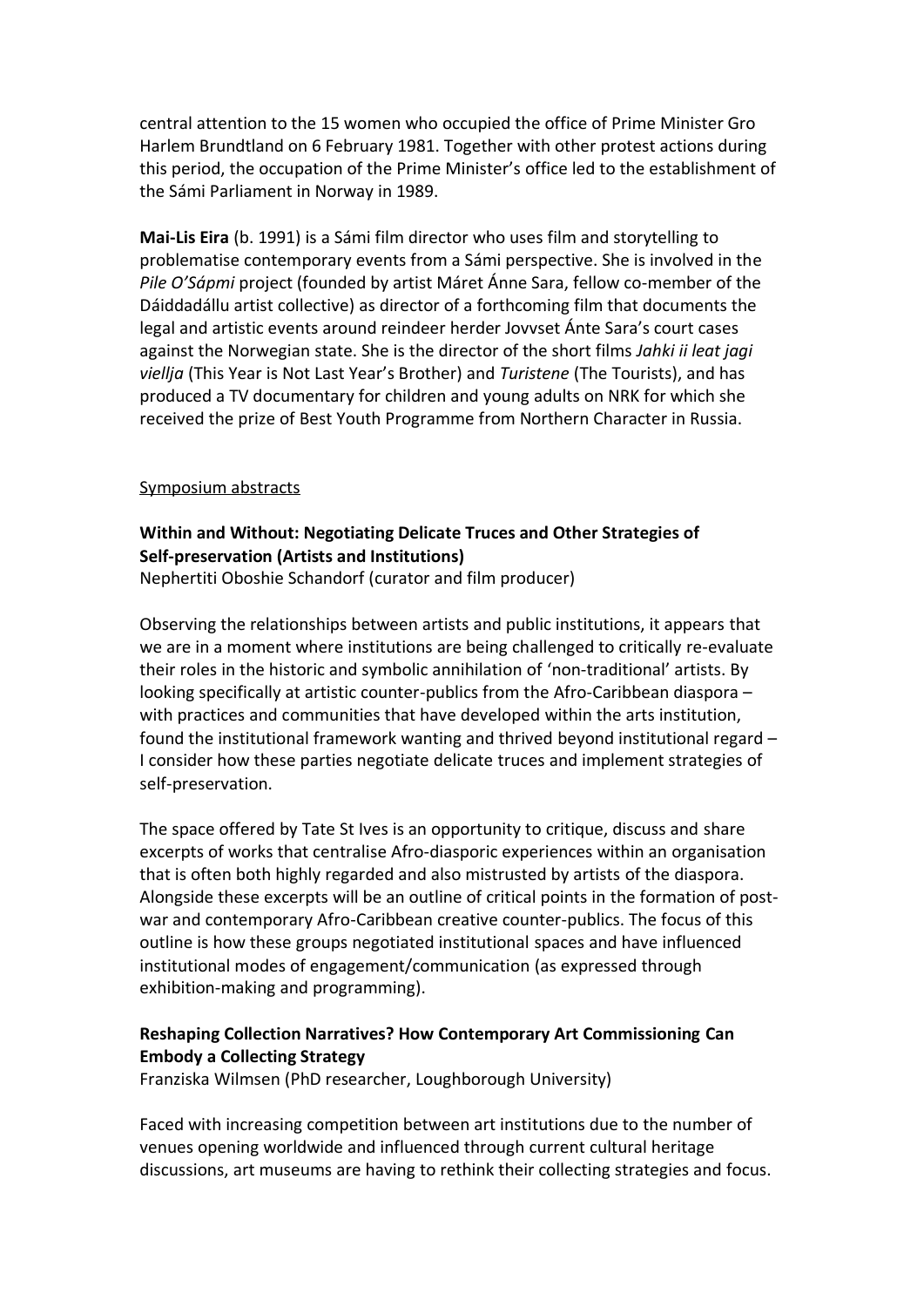As a consequence, they also need to develop alternative means of expanding their collections. Although there is a steady growth of exhibition venues and collecting bodies worldwide, art museums struggle at the same time with smaller acquisition budgets. Mostly, these austerity measures do not allow them to purchase works by some living artists who reach record prices on the art market. Against this background, can art *commissioning* function instead as an alternative way to pursue contemporary collecting in the art museum? What logistical and financial challenges do art institutions face with employing this practice? What institutional collecting visions are narrated when works of art are purposely conceived for such holdings?

In this paper, I shall debate how art museums can pursue new collecting agendas by art commissioning. Although it is not new that western public and private museums use newly emerged works to highlight temporary exhibitions, less is hitherto said in recent scholarship about commissions affecting and shaping collections. The cases I shall consider demonstrate institutional commissioning as a practice that is relying on the intersection with the art market (i.e. the artist's gallery) for the facilitation of new artistic work. Departing from the exploration of its networked or cooperative structures, each case allows me to debate commissioning as a means for the institutional customisation of new art canons.

#### **Is it Risky Showing** *Frisky***?**

Jonty Lees (artist and curator, Pool School Gallery, Cornwall)

The Cornwall Council Schools Art Collection was created in 1961 with the intention that children in Cornwall should have access to great art. Artists represented include Jacob Epstein, Barbara Hepworth, Alfred Wallis and Terry Frost. Many Collection works are fragile and valuable, which means the Collection is rarely displayed in schools.

Begun in 2018, Pool School Gallery makes art accessible to a wider, underrepresented and disadvantaged audience. We believe that a school is at the heart of a community. Pool School Gallery is supported with enthusiasm because the wider community is invested in the young people we work with. Over the next 24 months, Pool School Gallery will ask if showing works from the Collection in a school as intended is a risk worth taking, as we open our exhibition displaying *Frisky* (1953), a bronze sculpture of Epstein's dog and the first work acquired for the Collection, alongside works by students from across the county.

The risk of not engaging with the audience – which can happen when art is 'parachuted' into a setting without explanation or support – is reduced in this case because students from Pool Academy work directly on the project through all stages. Students bring their own knowledge to the artworks and, through the process, value is placed on this knowledge. As custodians with responsibility, the risk of damage through 'lack of care' is also reduced. The greatest actual risk for this Collection is that key works will be stored away where young people have no access, which goes against its core value: that an early encounter with art can be significant.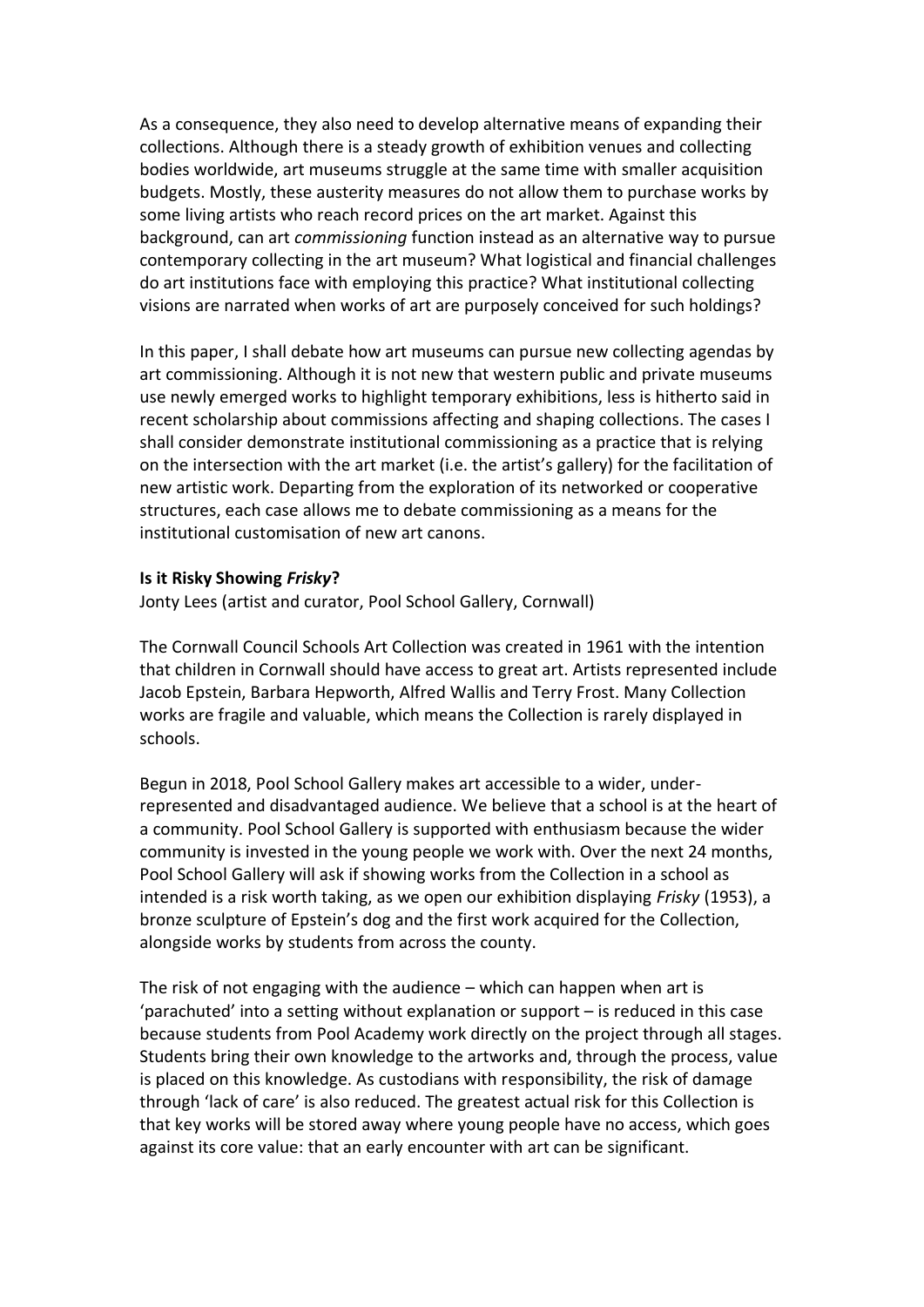This public-facing project will be used by Cornwall Council to inform how the Collection can be utilised in the future. Pool School Gallery is supported by The National Lottery Heritage Fund.

# **Modernism and** *Mondialité***: Staging Modernist Cross-cultural Exchange in the Contemporary Art Museum**

Naomi Polonsky (curator and arts writer, New Hall Art Collection, Cambridge)

My paper will draw on postcolonial theorist Édouard Glissant's concept of *mondialité*  ('globality') as a way of preserving diversity and negotiating the local and the global. As an illustration of Glissant's model in relation to modernist art, I will examine the five-decade-long collaboration between artists Nicolaï Michoutouchkine and Aloï Pilioko. Michoutouchkine (1929–2010), a French-Russian artist and collector, and Pilioko (b. 1935), a Pacific Islander painter, met in New Caledonia in 1959 and began exhibiting their works across the world, from New Guinea to Sweden to Morocco. Blending Polynesian and western modes of expression and juxtaposing their own works with ethnographic artefacts, the artists showed the potential for cultural cross-pollination in art and simultaneous engagement with the local and the global. This nomadic partnership shows modernism not as a process of diffusion from western centres to non-western peripheries (as it is traditionally constructed in western narratives), but rather as a complex web of mutual influences and exchanges across the globe. Building on Hans Ulrich Obrist's *mondialité-*inspired approach to curating contemporary art practice, my paper will interrogate different strategies for staging exhibitions of twentieth-century modernist art following Glissant's model: either through 'transcultural' exhibitions that juxtapose international modernist works with works by artists local to the museum; or by means of a meta-curatorial approach which historicices and *re*-stages the practice of crosscultural modernists like Michoutouchkine and Pilioko.

### **Ethno-Spatiality as Sovereignty: An Alternative Culture of Taiwanese Indigenous Curatorial Practices**

Biung Ismahasan (Bunun Nation curator, artist and PhD researcher, University of Essex and Taiwan Academy of Sciences, Taipei)

'Indigeneity' is a politically enabling construct in the resistance to ongoing colonialisms and expropriations, and performance and installation art are vital expressions of its emergent, processual and contextual nature. My 2018 exhibition, *Dispossessions: Performative Encounter(s) of Taiwanese Indigenous Contemporary Art*, defied expectations of primitivism and primordialism, emphasising instead selfmade and re-appropriated identities. Offering an example of Indigenous curation from an Austronesian perspective, *Dispossessions* responded to the radical flourishing of Indigenous performance and installation art despite – and in response to – social and environmental disruption, instability and change.

This presentation explores the ethno-aesthetic nature of Taiwanese Indigenous performative art through the works of Truku performance artist and activist Don Don Hounwn, Rukai sculptor Eleng Luluan and myself, a Bunun curator (Truku, Rukai and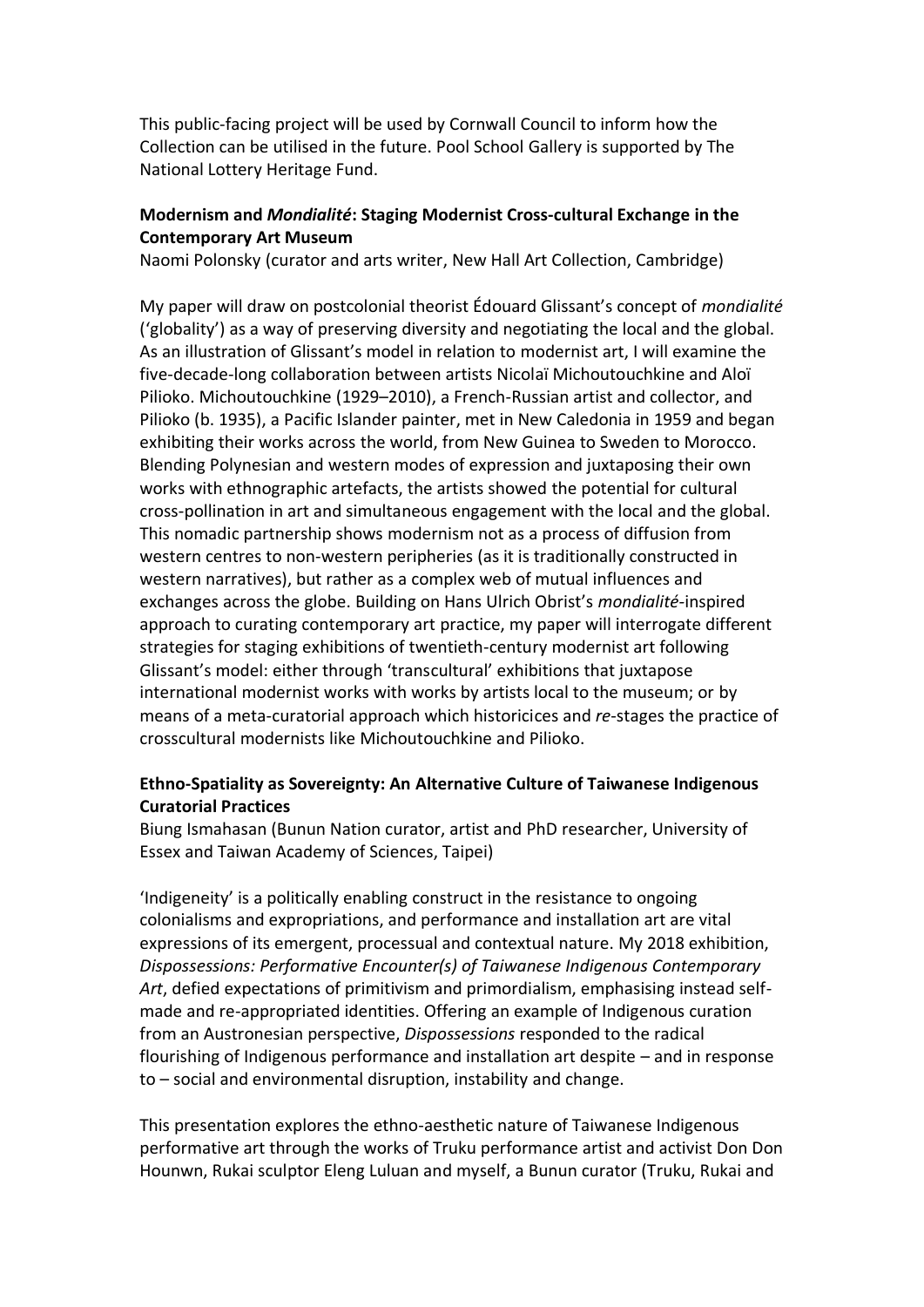Bunun are three of Taiwan's sixteen Indigenous groups). It will discuss the performative exchange of Indigenous artists from Taiwan in an international context through focusing on two exhibitions: *Dispossessions: Performative Encounter(s) of Taiwanese Indigenous Contemporary Art* at Goldsmiths and *Let the River Flow: The Sovereign Will and the Making of a New Worldliness* at the Office for Contemporary Art Norway in 2018. I examine our performative approaches and curatorial strategies as Indigenous artistic practices, with a particular focus on those pertinent to cultural loss, recovery and activation, and in relation to the discourse surrounding Indigenous and cultural sovereignty. In this presentation, I attempt to refine mixed descriptions of 'Indigeneity', based upon practices and experiences, considering the growing 'Indigenisation' of the international art world. This presentation begins by looking at how Hounwn performs Indigeneity, sorrow and solitude, thereby exposing hybrid identities. I will then go on to demonstrate how Luluan uses her Indigenous minimalist installations to explore intrinsic and extrinsic performativity through material objects and soft sculptures. Finally, I will look at how I myself structured a performative encounter with Taiwanese Indigenous contemporary art by curating in a non-gallery or non-institutional space with cultural resonance.

#### **Geographic Horizons in Defining the Southeast Asia Modern**

Vera Mey (PhD researcher, SOAS, University of London)

In this presentation, Khmer Buddhist mural paintings from Cambodia's independence and modern period will be compared with artistic strategies used by artists in Indonesia's late modern period (the 1960s and 1970s) where art installations were created for encounter outside of the gallery walls. Both case studies demonstrate how issues of site-specificity and materiality challenge the possibility of these works being inserted into museological and therefore arthistorical discourses, which are primarily built around what is physically permissible for acquisition. My interest in these art forms is twofold: they usually fit outside of the remit of the 'modern' because of their site-specificity as part of vernacular and localised visual vocabulary; they also challenge the modern canon as they are not necessarily heroic or abstract images that could translate internationally. The political context of the modern global condition is inseparable from these artworks. This period in Southeast Asia is one that enabled a 'return' to artistic forms that demonstrate a sense of locality and are indigenously rooted in notions of the region, in contrast to the problematic but dominating delineations of the nation and its association with the 'modern'.

#### **A River with Standing: Indigenous Rights and Artistic Interventions**

Mercedes Vicente (curator, writer and researcher)

This paper presents the early stages of my research project on the Whanganui River in Aotearoa New Zealand, which in 2017 became the first river in the world bestowed with personhood rights as a result of Māori activism. The historical political struggles of the 1970s, known as the 'Māori Renaissance' – a movement that sought Indigenous self-determination, standing against colonialism and its enclosures of Māori land – set the ground for this significant new law today that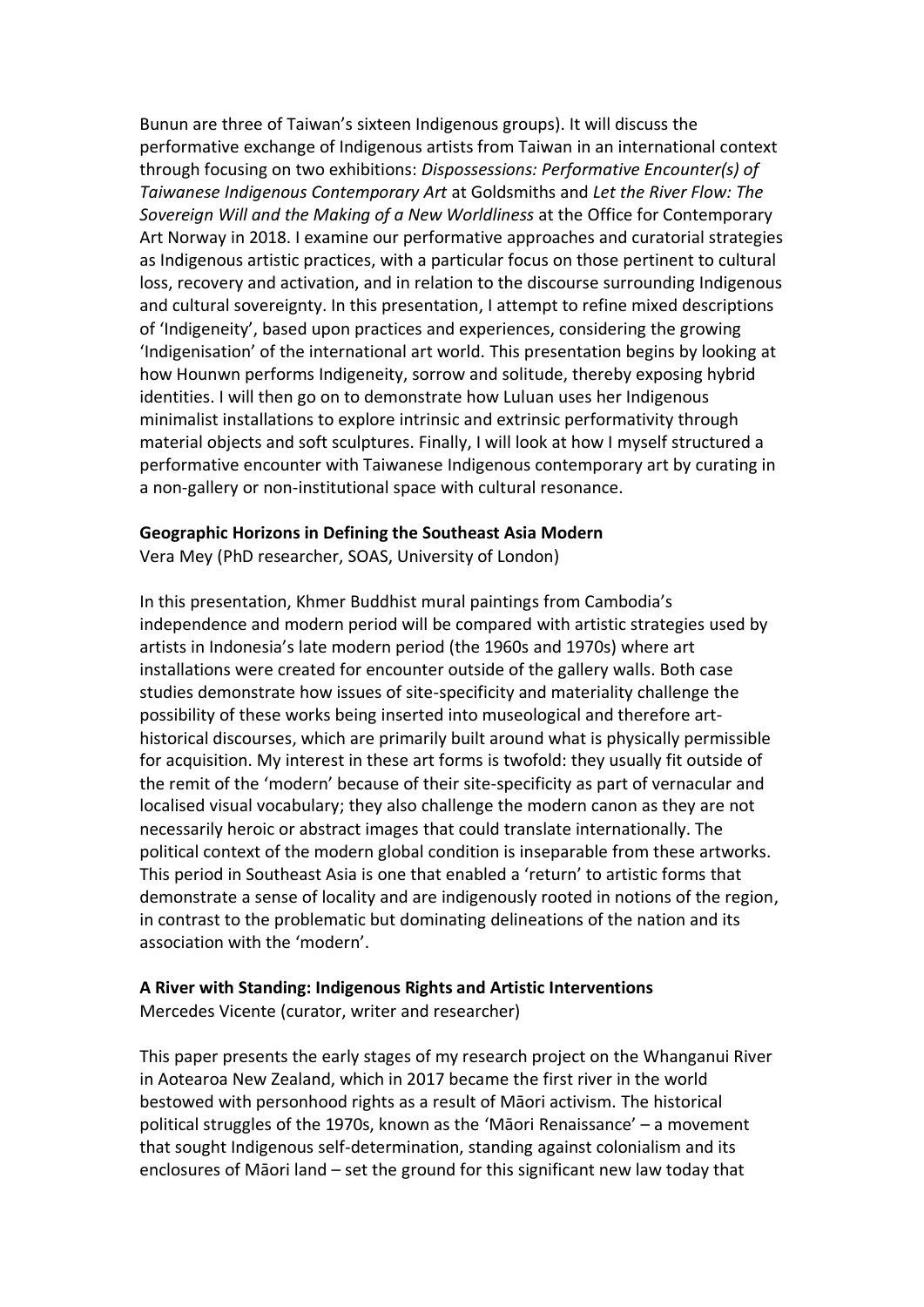redresses Māori sovereignty and recognises Māori worldview and their ancestral kinship with the river. The paper also draws some reflections on video artist Darcy Lange's *Maori Land Project* (1977–80) and the politics of representation surrounding his work, as an example of a Pākehā (New Zealander of European descent) documenting Māori struggles over their land rights and for which he collaborated closely with Māori activist and photographer John Miller. Through these connected case studies, I reflect on the evolution of Māori cultural debates as well as on some of the ethical concerns and collaborative working processes, drawing from notions such as the coloniser–indigene coupling or 'hyphen', as explored by Alison Jones and Kuni Jenkins, and examples of both Māori and Pākehā contemporary artists in Aotearoa New Zealand (including Local Time, Joyce Campbell, Nova Paul and Natalie Robertson) embracing *kaupapa* Māori, so working through and from the position of Māori customary practices, principles and ideologies.

### **Healing by Making – Duodji as a Way of Life**

Liisa-Rávná Finbog (Sámi archeologist, museologist and PhD researcher, University of Oslo)

The Sámi, a people Indigenous to northern Fenno-Scandinavia and the Kola Peninsula in the Russian federation, have a long history and a rich cultural heritage. During the colonisation of their customary regions (Sápmi) and the consequent assimilation politics of four different nation states, much of the Sámi population experienced a loss of their language, cultural heritage (both material and immaterial), and ethnic identities. In the last decades, those having first-hand experience of colonisation and assimilation along with their decendants have begun a painstaking process of regaining what was lost and healing their colonial trauma. In my paper, I explore some of the ways in which such healing may be achieved, and I suggest that learning duodji – customary Sámi handicraft – not only facilitates the return of traditional knowledge (árbediehtu) and epistemology, but also strenghtens connections to heritage, to ancestors, to kin (fuolkit), to community and to individual identities.

### **Biographies**

**Anne Barlow** is Director of Tate St Ives, Art Fund Museum of the Year 2018. Previously, she was Director of Art in General, New York (2007–16), Curator of Education and Media Programs at the New Museum, New York (1999–2006), and Curator of Contemporary Art and Design at Glasgow Museums, Scotland (1994–99). Across these roles, she has led on programmatic and institutional vision and strategies, overseen museum collections, new commissions, artist residencies and public programmes, and managed numerous international collaborations. She has initiated award-winning programmes including *Museum as Hub* (New Museum) and the *What Now?* symposia (Art in General), and curated exhibitions with artists including Dineo Seshee Bopape, Donna Huanca, Adelita Husni-Bey, Marwa Arsanios, Basim Magdy, Jill Magid, Shezad Dawood and Surasi Kusolwong. Anne has published with the New Museum, Henry Moore Institute, *Journal of Curatorial Studies* and the Sharjah Art Foundation, among others, and was Curator of the 5th Bucharest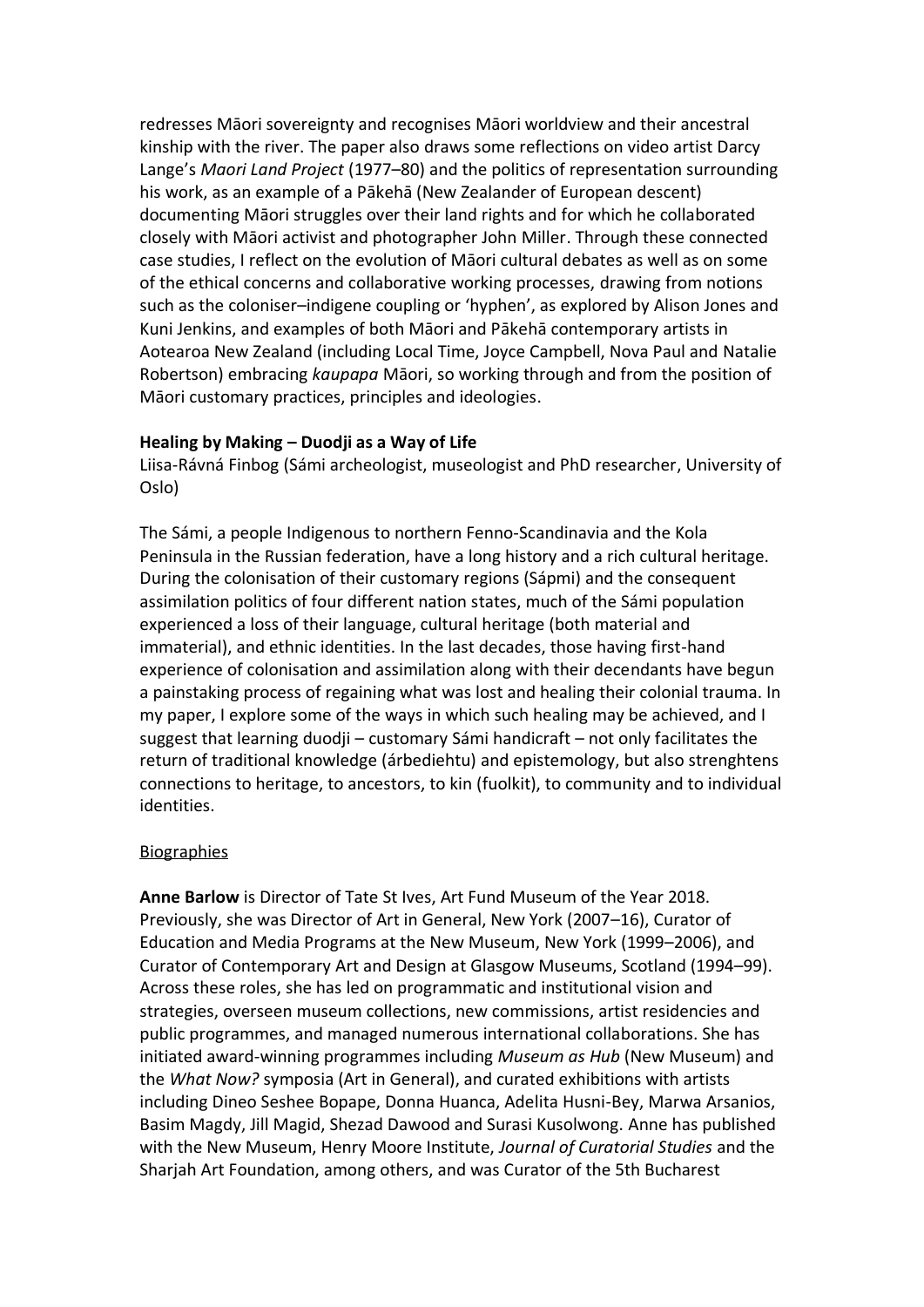Biennale, Co-Curator of the Latvian Pavilion at the 55th Venice Biennale and a guest programme curator for The Jerusalem Show VII and the 2nd Tbilisi Triennial, Georgia. She has acted in an advisory capacity to organisations including: the Rockefeller Foundation, New York; Institute of Museum and Library Services, Washington, D.C., New York State Council on the Arts, and the Mumbai Art Room, India; and as a jury member for the kim? Residency Award, Latvia; Exposure 8, Beirut Art Center, Lebanon; MAC International 2018, Belfast; and the British Pavilion, 58th Venice Biennale.

**Helena Bonett** is a curator, writer and lecturer who recently completed her AHRCfunded collaborative doctorate with Tate and the Royal College of Art on the legacy of the modernist sculptor Barbara Hepworth (1903–1975). Helena tutors in Critical and Historical Studies at the RCA and was formerly an Associate of the Tate St Ives Artists Programme in 2014–15 and convened a Tate Research seminar focused on the preserved studios at the Barbara Hepworth Museum and Sculpture Garden in 2013. Prior to her doctoral studies, Helena was Research Curator at the Royal Academy of Arts, Research Coordinator at Tate Research, lectured at University of Kent and has published on modernist art. Helena is the co-convenor of *Global Communities: Curating Modern Art Today*.

**Liisa-Rávná Finbog** is a Sámi archeologist and museologist and is currently pursuing a PhD in museology at University of Oslo titled *Negotiating Self – The Crafting of Sámi Identity within a Museological Framework*. She is also an accomplished practicioner of duodji, and heads her local chapter of the national Sámiid Duodji – an interest group working to promote and safeguard duodji – giving courses and workshops in traditional Sámi arts.

**Katya García-Antón** is Director of the Office for Contemporary Art Norway and editor of *Sovereign Words: Indigenous Art, Curation and Criticism* (2018). Having studied Art History at the Courtauld Institute of Art, London, she has been affiliated with various institutions including the Centre d'Art Contemporain, Geneva, Switzerland; the Museo Nacional Centro de Arte Reina Sofía, Madrid, Spain; the Museu d'Arte Moderno de São Paulo, Brazil; the Institute of Contemporary Art, London, UK; and IKON, Birmingham, UK. She curated the Spanish contribution to the São Paulo Biennial in 2004 and was responsible for a section of the Prague Biennial in 2005, the Spanish Pavilion at the Venice Biennale in 2011, and the flagship exhibition of the Qalandiya International Biennial in Palestine in 2012. She also curated the Nordic Pavilion in 2015 and is currently preparing the Nordic Pavilion project for 2021.

**Lubaina Himid CBE** is the 2017 Turner Prize winner, Professor of Contemporary Art at the University of Central Lancashire, and current artist-in-residence at Porthmeor Studios, St Ives. During the past 30 years she has exhibited widely, both in Britain and internationally, with solo shows that include Tate St Ives, Transmission Glasgow, Chisenhale London, Peg Alston New York and St Jorgens Museum in Bergen. Himid represented Britain at the 5th Havana Biennale and has shown work at the Studio Museum in New York, Track 17 in Los Angeles, the Fine Art Academy in Vienna and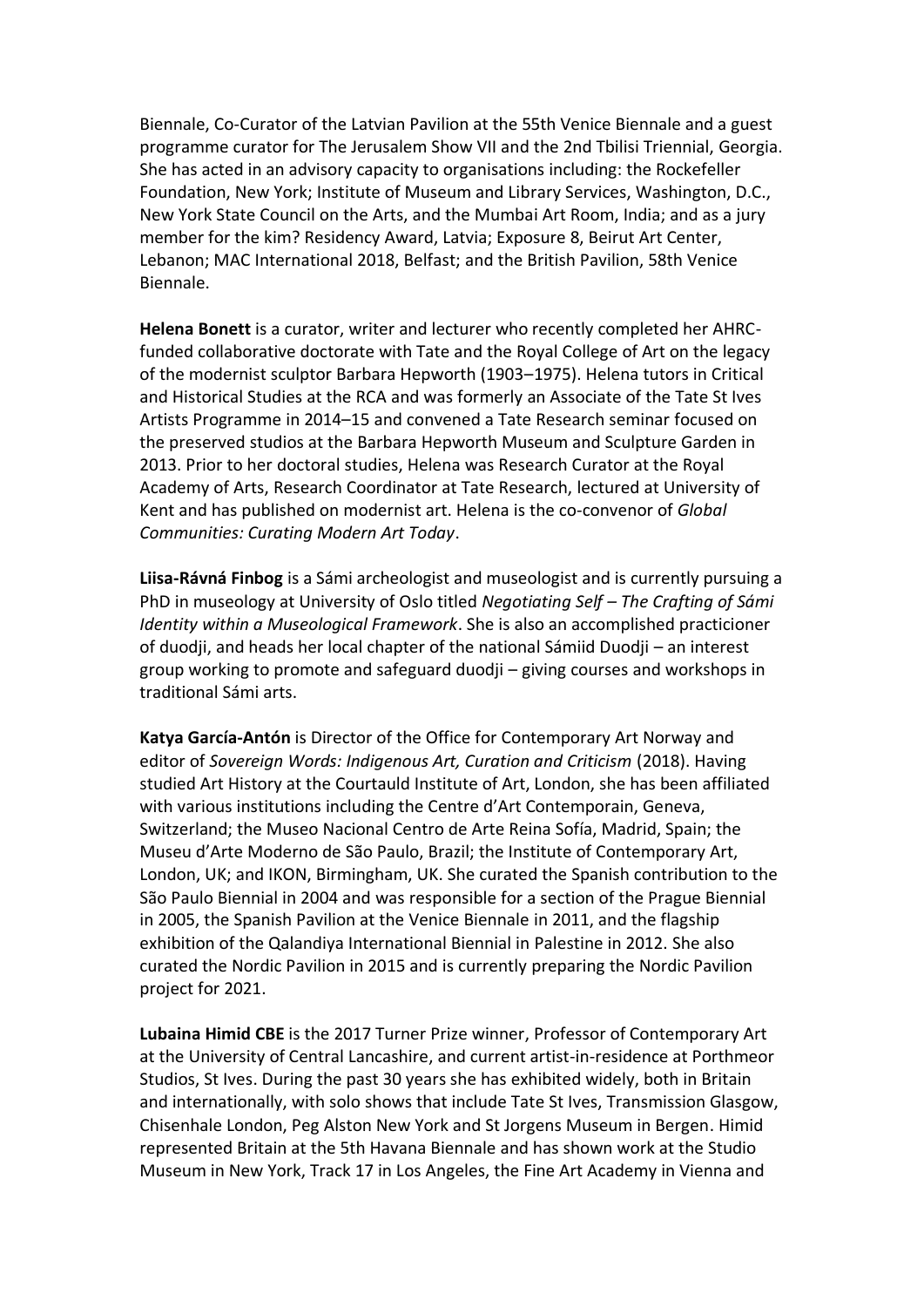the Grazer Kunstverein. Himid's work can be found in public collections including Tate, the Victoria and Albert Museum, The Whitworth Art Gallery, Arts Council England, Manchester Art Gallery, The International Slavery Museum Liverpool, The Walker Art Gallery, Birmingham City Art Gallery, Bolton Art Gallery, New Hall Cambridge and the Harris Museum and Art Gallery Preston. Most recently, she has curated and is exhibiting in *Invisible Narratives*, with Magda Stawarska-Beavan and Rebecca Chesney, at Newlyn Art Gallery (23 March – 15 June 2019).

**Evan Ifekoya**'s practice explores 'multiple scales of space and time' through moving image and sonic installations. Blackness in abundance, a queer reconstituting of the body and the reparative potential of art propels their thinking. Ifekoya's recent work has been presented at: De Appel Amsterdam, La Casa Encendida Madrid, Somerset House London and Tyneside cinema Newcastle (2019); Gasworks London and Camden Arts Centre London (2018); Contemporary Arts Centre New Orleans as part of Prospect 4, Embassy Gallery Edinburgh, KW institute Berlin, New Art Exchange Nottingham, Plymouth Arts Centre, ICA London, Serpentine Galleries London and Wysing Arts Centre Cambridgeshire (2017); Transmission Gallery Glasgow and Stevenson Gallery Cape Town (2016). This year, Ifekoya was awarded the Kleinwort Hambros Emerging Artist prize.

**Biung Ismahasan** is a Bunun Nation (one of the sixteen Nations of Taiwanese Indigenous Peoples) independent curator, artist and researcher, working on his Practice-based PhD in Curating at the Centre for Curatorial Studies, School of Philosophy and Art History at the University of Essex and the Institute of Ethnology, Taiwan Academy of Sciences (Academia Sinica), Taipei. He received an MA in Cultural Policy, Relations and Diplomacy at Goldsmiths in 2014. His curatorial projects have included *Dispossessions: Performative Encounter(s) of Taiwanese Indigenous Contemporary Art 2014–2020*, which is an international performance art exchange of Indigenous artists from Taiwan. Biung is the co-convenor of *Global Communities: Curating Modern Art Today*.

**Sook-Kyung Lee** is Senior Curator, International Art at Tate Modern and leads the Hyundai Tate Research Centre: Transnational. She is currently curating *Nam June Paik,* which will premiere at Tate Modern in 2019 and tour in Europe, USA and Asia. She previously led Tate Research Centre: Asia from its inception to conclusion over 2012–18 and has held responsibilities for the research and acquisition of art from the Asia-Pacific region for Tate Collection. Lee was previously Exhibitions & Displays Curator at Tate Liverpool and curated a number of exhibitions and displays including *Doug Aitken – The Source*, *Thresholds* and *Nam June Paik*. She also served as the Commissioner and Curator of the Korean Pavilion for the 56th Venice Biennale (2015). Lee has organised and participated in several symposia and conferences internationally, and has also written and lectured widely on modern and contemporary Asian art.

**Jonty Lees** (b. 1971, Bangor, UK) lives and works in Cornwall. His multi-disciplinary projects engage a range of media, including video, sculpture and performance. Lees studied sculpture at The Slade School of Fine Art, University College London and is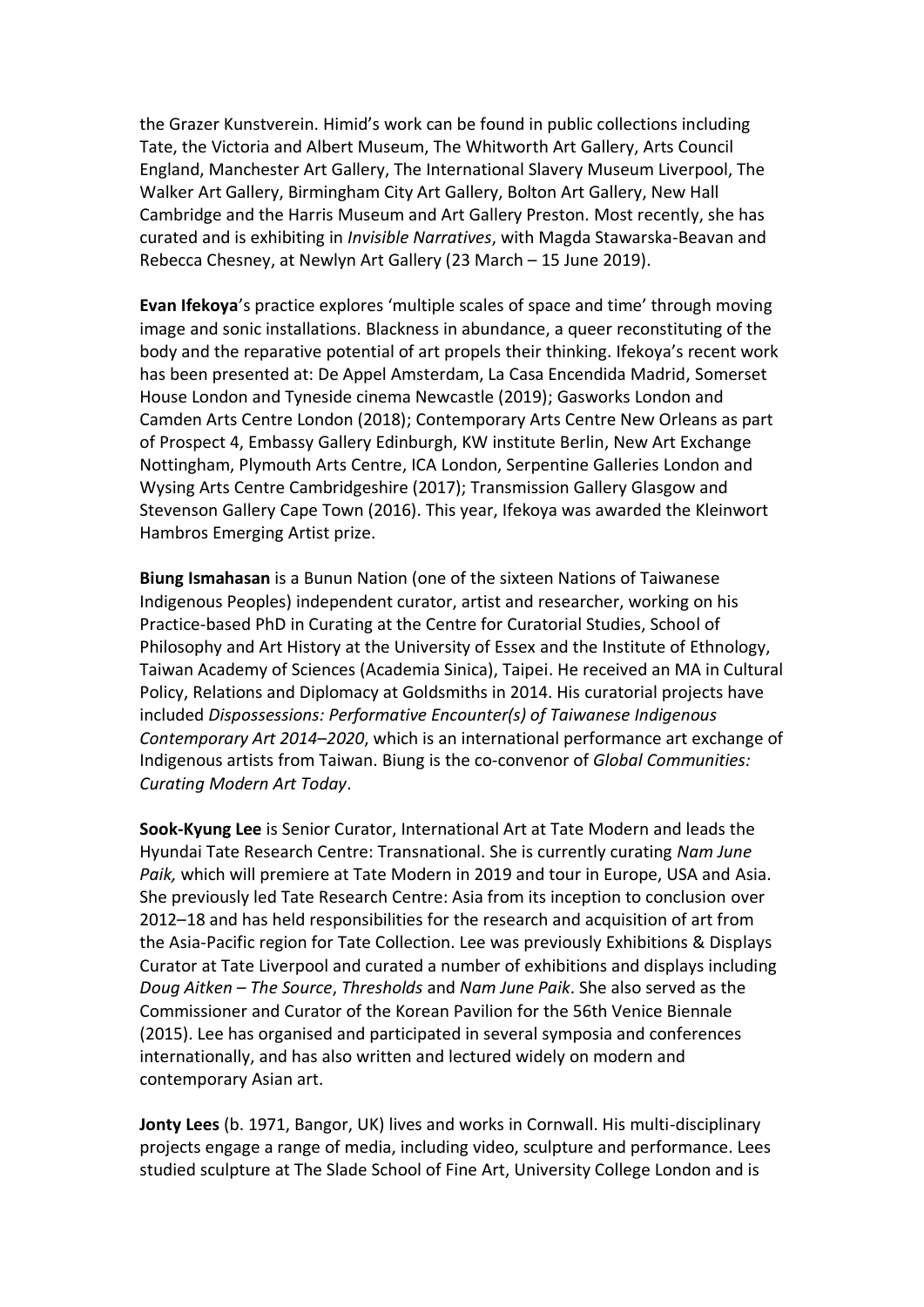currently undertaking a practice-based PhD with Winchester School of Art and Tate Liverpool on creating creative communities. He is a lecturer in Fine Art at Falmouth University and the founder of Pool School Gallery CIC.

**Vera Mey** is a PhD candidate in History of Art and Archaeology at the School of Oriental and African Studies, University of London. Her research is a comparison of the art and visual culture of Cambodia, Indonesia and Singapore's modern era during 1948–88, a period of nascent regional formation of the cultural concept of Southeast Asia. Prior to this, she spent several years working as a contemporary art curator in institutions including ST PAUL St Gallery, AUT University, New Zealand and was founding curator of the Residencies Programme at the NTU Centre for Contemporary Art Singapore (2014–16). In 2017 she was co-curator of *SUNSHOWER: Contemporary Art from Southeast Asia 1980s to Now* at the Mori Art Museum and National Art Centre Tokyo, Japan, which was the largest survey of Southeast Asian artists to be exhibited. Vera was a scholar on *Ambitious Alignments: New Histories of Southeast Asian Art*, a research initiative of the Getty Foundation (2015–16) and is one of the co-founding editors of the academic journal *SOUTHEAST OF NOW: Directions in Contemporary and Modern Art in Asia*.

**Nephertiti Oboshie Schandorf** is a curator, film producer and programmer of contemporary art with a focus on performance, audio and moving image in nongallery contexts. Her MA dissertation in the department of Curating Contemporary Art at the Royal College of Art investigated the formation of artistic counter-publics of the Afro-Caribbean diaspora in post-war Britain. Nephertiti is the co-convenor of *Global Communities: Curating Modern Art Today*.

**Naomi Polonsky** is a curator and arts writer. Having studied French and Russian at the University of Oxford, she gained a masters in Curating the Art Museum at the Courtauld Institute of Art. She is currently working at New Hall Art Collection, Murray Edwards, Cambridge and has also worked at Tate Modern and the Hermitage Museum in St Petersburg. She writes on modern and contemporary art for various publications, including the *Guardian*, *The Times Literary Supplement* and *Hyperallergic*.

**Rachel Rose Smith** is Assistant Curator of Modern British Art at Tate Britain. Her AHRC-funded collaborative doctorate with Tate and the University of York, completed in 2016, focused on abstract art in London and St Ives during the 1930s and 1940s. Rachel is the co-convenor of *Global Communities: Curating Modern Art Today*.

**Mercedes Vicente** is a curator, writer and researcher. Her AHRC-funded PhD at the Royal College of Art, completed in 2017, examined the work of video pioneer Darcy Lange (New Zealand, 1946–2005). Vicente's ongoing curatorial, archival and research efforts since 2005 to advance the legacy of Lange has entailed the preservation of his videos, the creation of the artist archive, curating numerous exhibitions on Lange at institutions such as Tate Modern, NTU CCA Singapore, Ikon Gallery, Camera Austria, Cabinet and Yale University. Her extensive writing and editorial credits include